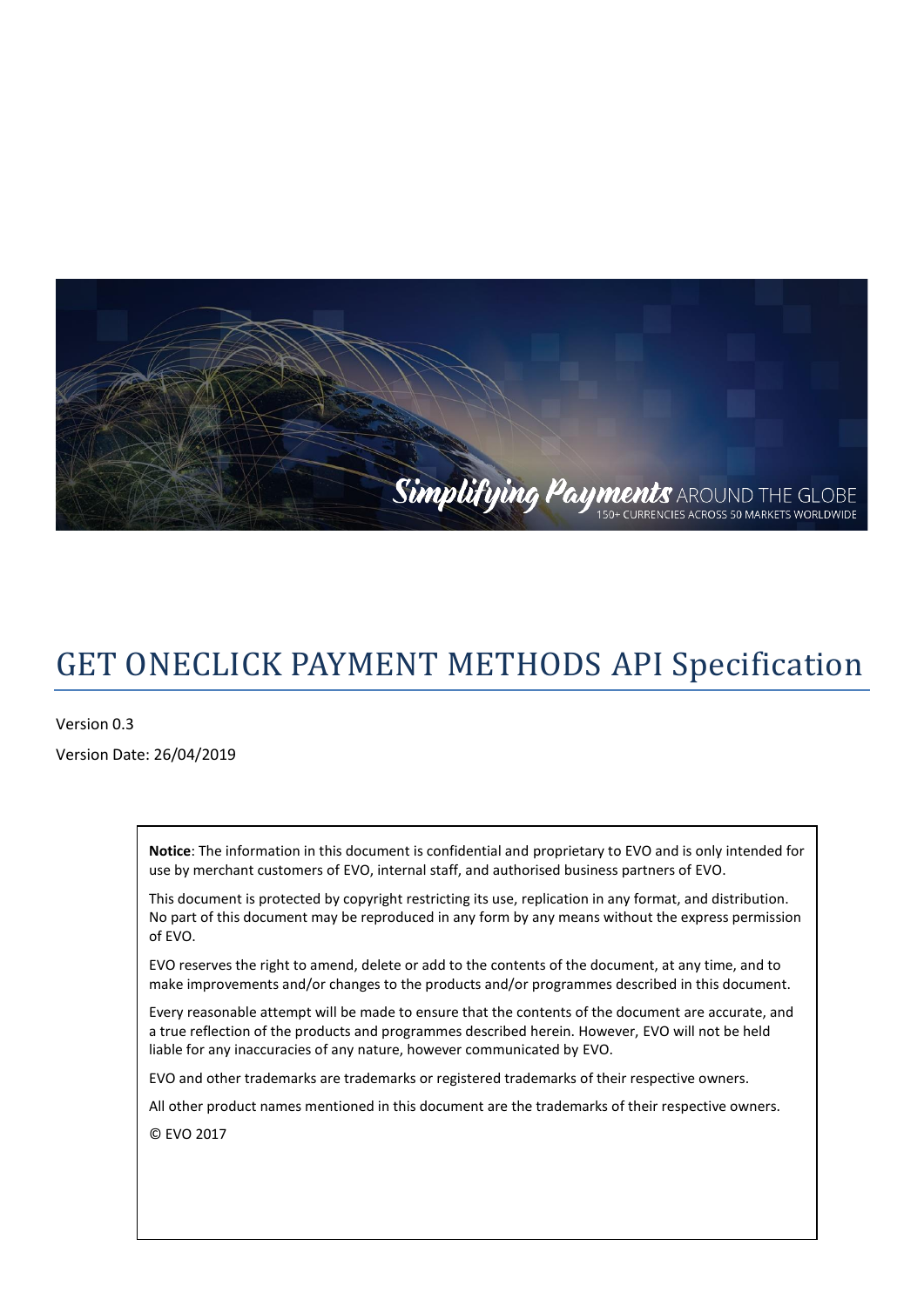

#### <span id="page-1-1"></span><span id="page-1-0"></span>**Version Control**

| Version | Date     | Author               | Description of Change                                        |
|---------|----------|----------------------|--------------------------------------------------------------|
| 0.1     | 08/03/19 | Vaughan Morgan-Jones | Initial draft                                                |
| 0.2     | 14/04/19 | Vaughan Morgan-Jones | Section 2.3: Added originalTransactionId                     |
| 0.3     | 26/04/19 | Vaughan Morgan-Jones | Review comments from Developers (Marcin Augustyn in USA-520) |

#### <span id="page-1-2"></span>**Distribution**

External distribution is governed by requirements and will not be document here.

| <b>Name</b>                  | <b>Initials</b> | <b>Title</b>                         | Organisation | <b>RACI</b>  |
|------------------------------|-----------------|--------------------------------------|--------------|--------------|
| <b>Robert Nemcsics</b>       | <b>RN</b>       | <b>Chief Operating Officer</b>       | IPG          | $\mathsf{A}$ |
| Graeme Blyth<br>GB           |                 | Head of Business Development         | IPG          | R, I         |
| Rafael Culebras<br><b>RC</b> |                 | Development Team Leader              | <b>IPG</b>   | R, I         |
| Piotr Tomaszewski<br>PT      |                 | <b>Technical Architect</b>           | IPG          | R, I         |
| Agnieszka Bakowska<br>AB     |                 | <b>QA Team Leader</b>                | IPG          | R, I         |
| Jean Carl Grech<br>JCG       |                 | <b>Business Relationship Manager</b> | IPG          | R, I         |
| Jurgen Calleja<br>JC         |                 | <b>Business Development Manager</b>  | IPG          | R, I         |

Review, Approve, Contribute, Inform

#### <span id="page-1-3"></span>**Document Purpose**

The purpose of this document is to describe the GET ONECLICK PAYMENT METHODS API Operation to enable merchant developers to integrate their webpages with the EVO Gateway. Refer to the API Specification – 0 – Overview document for how this API Operation is used in the merchant processes.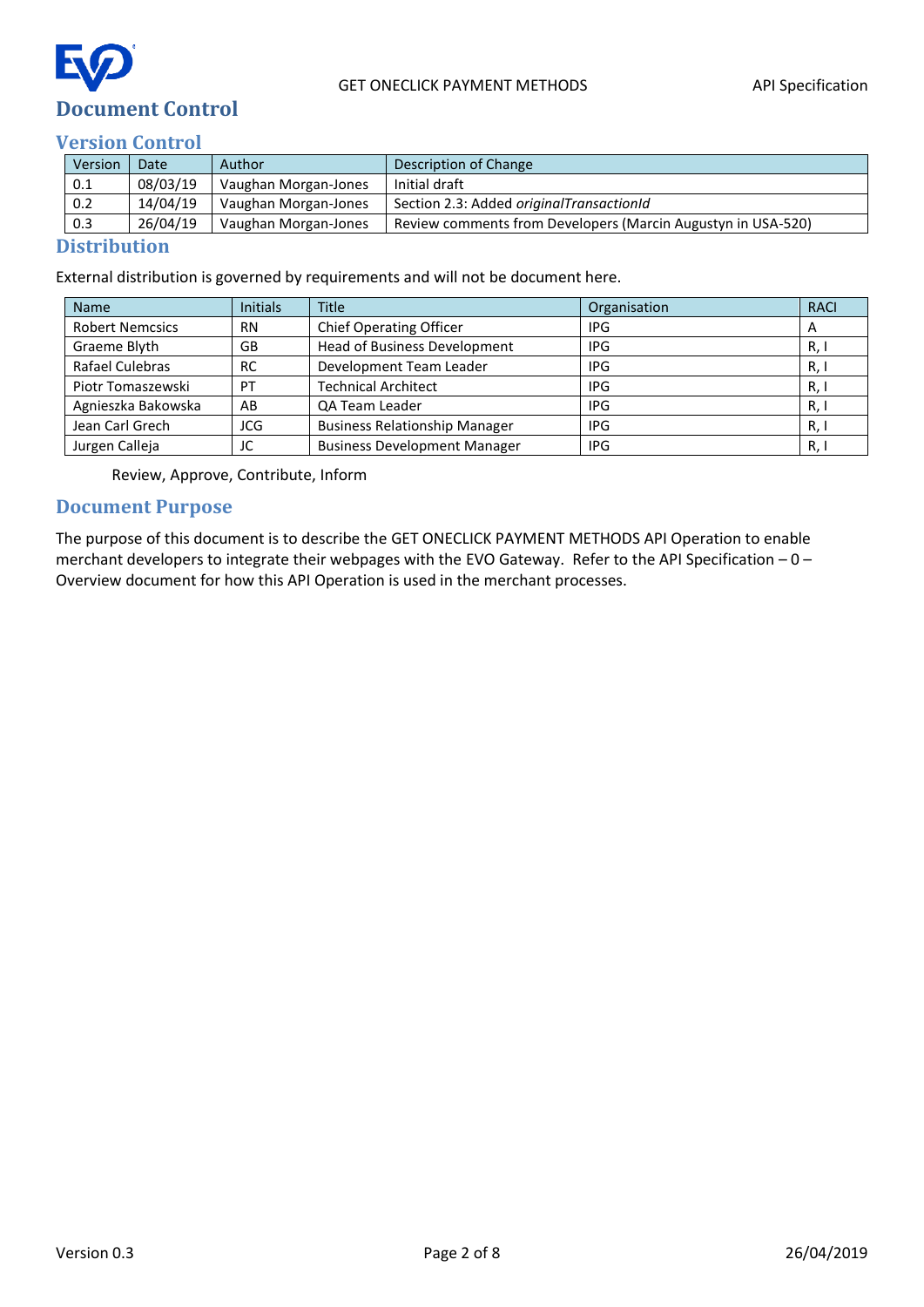

<span id="page-2-0"></span>

| $\mathbf{1}$   |     |       |  |
|----------------|-----|-------|--|
|                | 1.1 |       |  |
|                |     | 1.1.1 |  |
|                |     | 1.1.2 |  |
|                |     | 1.1.3 |  |
|                | 1.2 |       |  |
|                |     | 1.2.1 |  |
|                |     | 1.2.2 |  |
|                |     | 1.2.3 |  |
|                | 1.3 |       |  |
|                |     | 1.3.1 |  |
|                |     | 1.3.2 |  |
|                |     | 1.3.3 |  |
| $\overline{2}$ |     |       |  |
|                | 2.1 |       |  |
|                |     | 2.1.1 |  |
|                |     | 2.1.2 |  |
|                |     | 2.1.3 |  |
|                | 2.2 |       |  |
|                |     | 2.2.1 |  |
|                |     | 2.2.2 |  |
|                |     | 2.2.3 |  |
|                | 2.3 |       |  |
|                |     | 2.3.1 |  |
|                |     | 2.3.2 |  |
|                |     | 2.3.3 |  |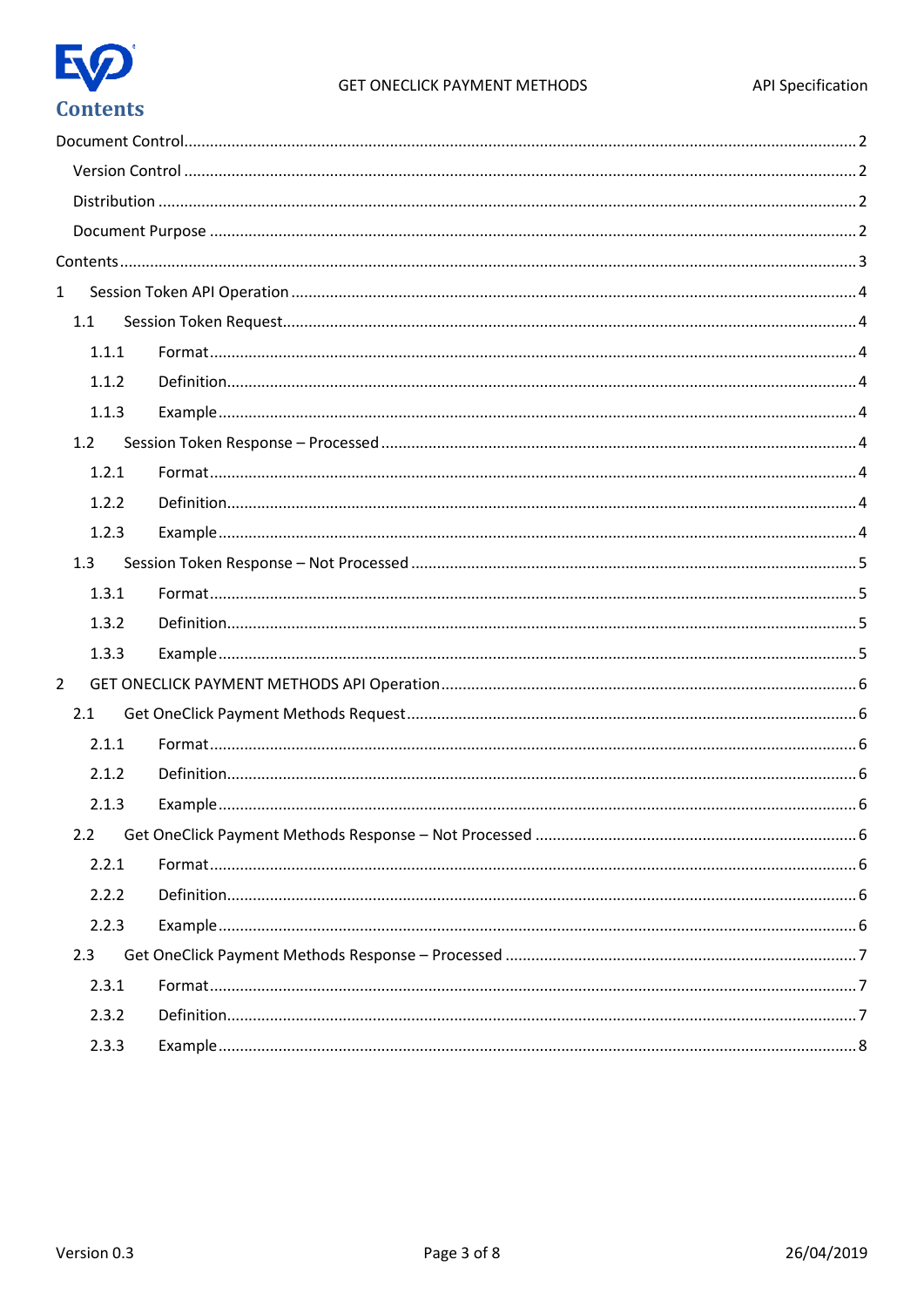## <span id="page-3-0"></span>**1 Session Token API Operation**

## <span id="page-3-2"></span><span id="page-3-1"></span>**1.1 Session Token Request**

### **1.1.1 Format**

#### <span id="page-3-3"></span>POST Request

#### **1.1.2 Definition**

| Parameter      | Data Type           | Mandatory | Description                                                               |
|----------------|---------------------|-----------|---------------------------------------------------------------------------|
| merchantid     |                     |           | The identifier for the merchant in the EVO Gateway provided at on-        |
|                | Integer $(18)$      |           | boarding                                                                  |
| password       | String (64)         |           | The merchant's password to the EVO Gateway provided at on-boarding        |
| action         | String (enum)       |           | Must be "GET ONE CLICK ITEMS"                                             |
| timestamp      | Integer $(13)$      |           | Milliseconds since 1970-01-01 00:00:00                                    |
|                |                     | N         | The merchant's URL that will make the Get OneClick Payment Methods        |
| allowOriginUrl | <b>String (255)</b> |           | Request (see Section 2.1).                                                |
|                |                     |           | Cross-Origin Resource Sharing (CORS) headers will allow only this origin. |
|                |                     |           | The customer identifier in merchant system that has previously been given |
| customerid     | String (20)         |           | to the EVO Gateway. This will be used to search for the OneClick Payment  |
|                |                     |           | Methods that will be returned to the merchant in the Get OneClick         |
|                |                     |           | Payment Methods Response - Processed (section 2.3)                        |

### **1.1.3 Example**

<span id="page-3-4"></span>merchantId=1111111&password=klw74U6yt40mNo&action=GET\_ONE\_CLICK\_ITEMS&timestamp=1249751864238& allowOriginUrl=www.merchantsite.com&customerId=CUST1234

## <span id="page-3-6"></span><span id="page-3-5"></span>**1.2 Session Token Response – Processed**

### **1.2.1 Format**

#### <span id="page-3-7"></span>JSON

### **1.2.2 Definition**

| Parameter         | Data Type     | Description                                                                     |
|-------------------|---------------|---------------------------------------------------------------------------------|
| result            | String (40)   | Will always be "success"                                                        |
| merchantid        | Integer (18)  | The <i>merchantid</i> value received in the Session Token Request (section 1.1) |
|                   |               | The Session Token that is a one-time use, hexadecimal string                    |
|                   | String (40)   | The Session Token that must only be used for the Get OneClick Payment Methods   |
| token             |               | Request (see Section 2.1)                                                       |
|                   |               | Session tokens are valid for 3600 second (1 hour) after which they expire       |
|                   |               | Any requests with expired session tokens will be rejected                       |
| resultId          | String (40)   | Hexadecimal string that is to be used in any support request calls              |
| processingTime    | Integer $(6)$ | The time in seconds for the process to complete                                 |
| additionalDetails | Array         | Not used – will always be " $\{$ " or not included                              |

### **1.2.3 Example**

<span id="page-3-8"></span>{

"result": "success",

"resultId": "f52cc38a-7815-4f8c-8687-662cc63d56e9",

"merchantId": "890490",

"additionalDetails": {},

"processingTime": 0,

"token": "96b7d82e-349f-4880-9b8a-928636437c75"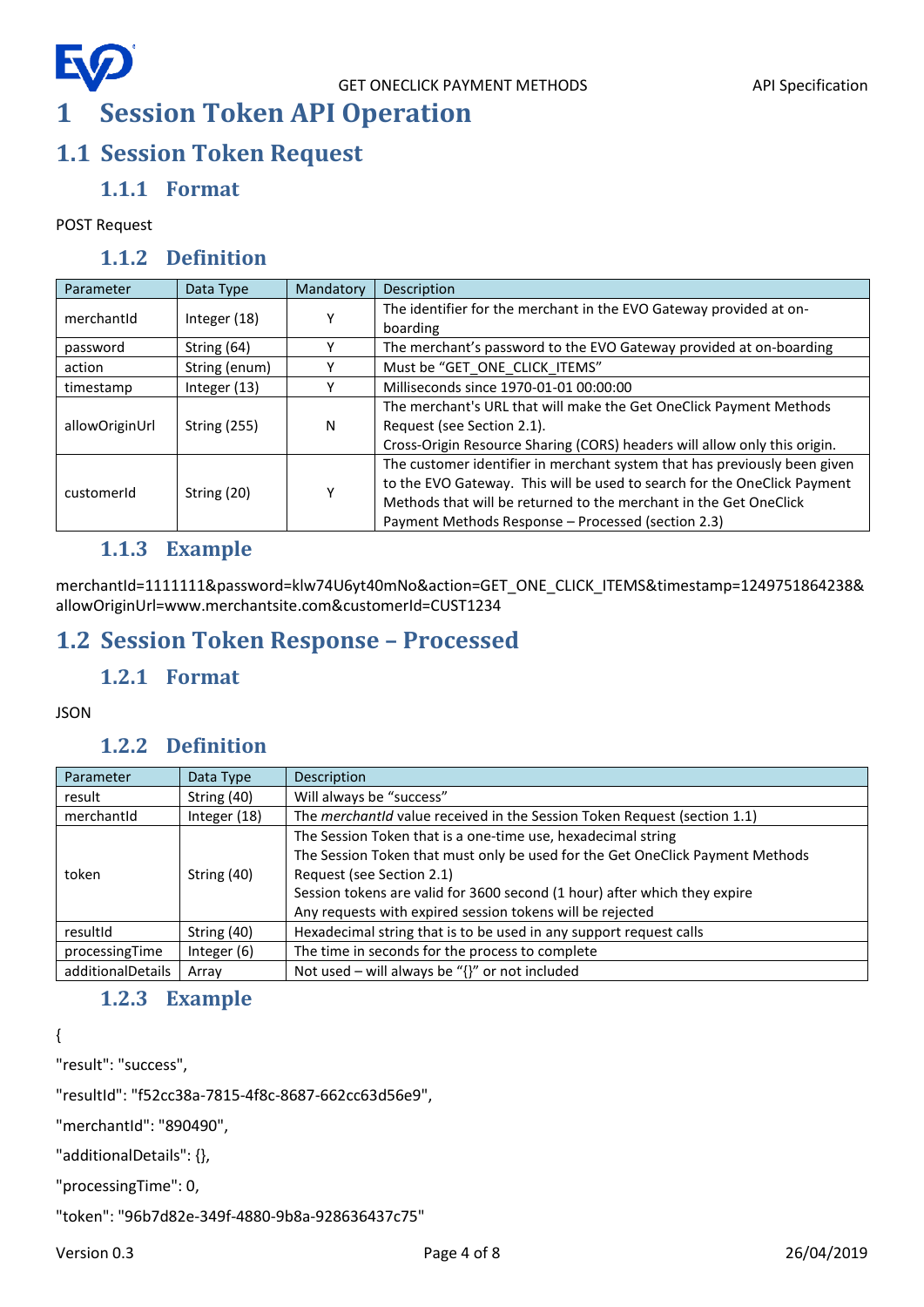

## <span id="page-4-1"></span><span id="page-4-0"></span>**1.3 Session Token Response – Not Processed**

#### **1.3.1 Format**

#### <span id="page-4-2"></span>JSON

#### **1.3.2 Definition**

| Parameter         | Data Type   | Description                                                        |
|-------------------|-------------|--------------------------------------------------------------------|
| result            | String (40) | Will always be "failure"                                           |
| errors            | Array       | List of issues                                                     |
| resultId          | String (40) | Hexadecimal string that is to be used in any support request calls |
| processingTime    | Integer (6) | The time in seconds for the process to complete                    |
| additionalDetails | Arrav       | Not used – will always be " $\{$ '' or not included                |

### **1.3.3 Example**

```
{
```

```
"result": "failure",
```
"resultId": "bb248d1d-d657-4dbe-9f04-a279b384872c",

```
"additionalDetails": {},
```

```
"errors": [
```
{

"messageCode": "This field is required in [REQUEST]",

```
"fieldName": "password"
```

```
}
```
],

```
"processingTime": 2
```
}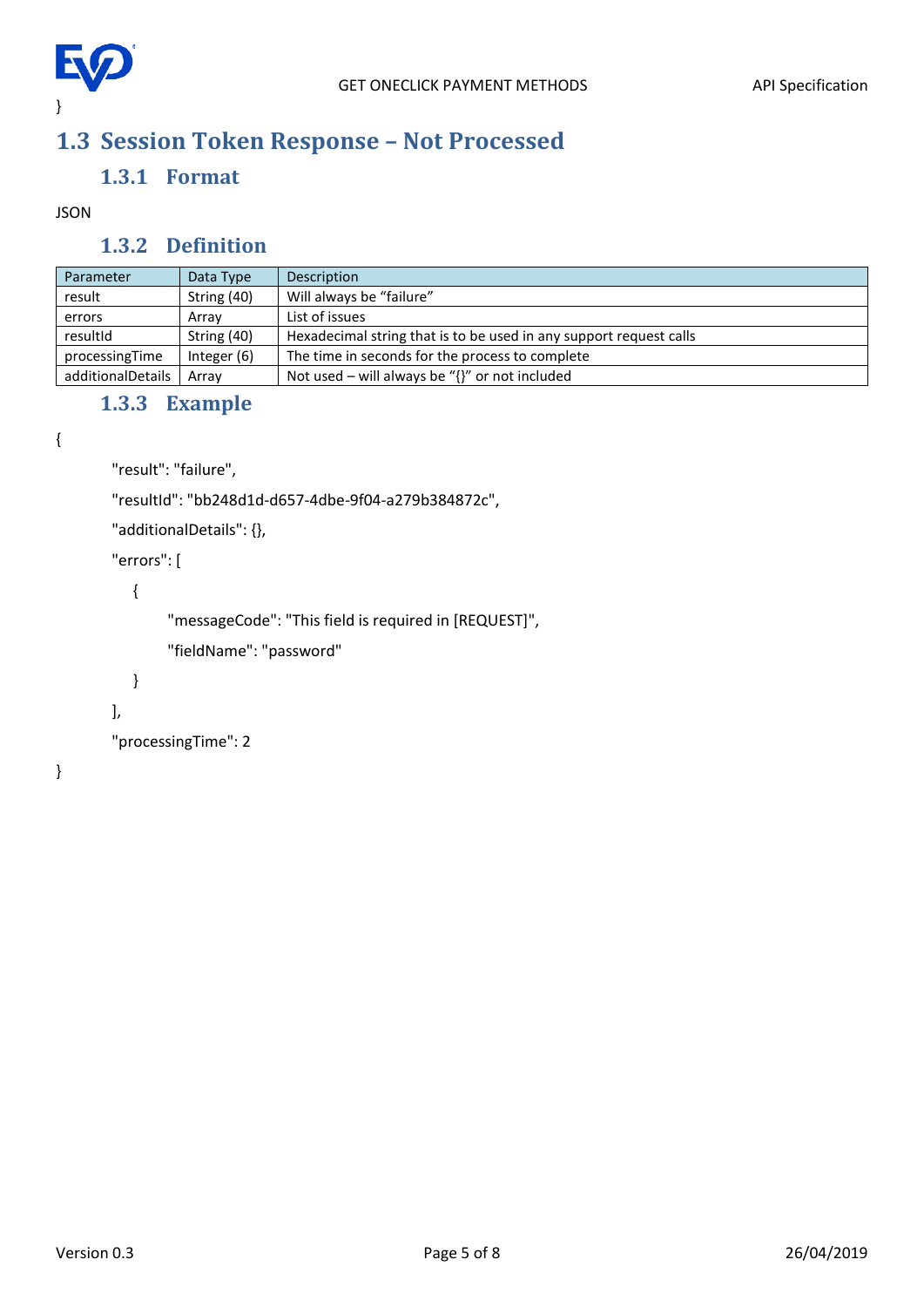## <span id="page-5-0"></span>**2 GET ONECLICK PAYMENT METHODS API Operation**

## <span id="page-5-2"></span><span id="page-5-1"></span>**2.1 Get OneClick Payment Methods Request**

### **2.1.1 Format**

<span id="page-5-3"></span>POST Request

### **2.1.2 Definition**

| Parameter  | Data Type     | Mandatory | Description                                                                   |
|------------|---------------|-----------|-------------------------------------------------------------------------------|
| merchantid | Integer (18)  |           | The identifier for the merchant in the EVO Gateway provided at on-boarding    |
|            |               |           | This must be the same as that sent in the Session Token Request (section 1.1) |
| token      | String (40)   |           | Session Token received in the Session Token Response - Processed (section     |
|            |               |           | (1.2)                                                                         |
|            | String (enum) | N         | Must be "GET ONE CLICK ITEMS"                                                 |
| action     |               |           | Used if the Auth/Purchase API Operation token is re-used, i.e. a Session      |
|            |               |           | token is not specifically requested for the GET ONECLICK PAYMENT              |
|            |               |           | <b>METHODS API Operation</b>                                                  |

#### **2.1.3 Example**

<span id="page-5-4"></span>merchantId=1111111&token=abcde12345abcde12345

### <span id="page-5-6"></span><span id="page-5-5"></span>**2.2 Get OneClick Payment Methods Response – Not Processed**

#### **2.2.1 Format**

#### **JSON**

#### **2.2.2 Definition**

<span id="page-5-7"></span>

| Parameter      | Data Type           | Description                                                        |
|----------------|---------------------|--------------------------------------------------------------------|
| result         | String (40)         | "failure"                                                          |
| errors         | <b>String Array</b> | List of errors.                                                    |
| resultId       | String (40)         | Hexadecimal string that is to be used in any support request calls |
| processingTime | Integer $(6)$       | The time in seconds for the process to complete                    |

#### **2.2.3 Example**

<span id="page-5-8"></span>{

"result": "failure",

"resultId": "308802f2-224d-44f5-b256-8d9443a72770",

"additionalDetails": {},

"errors": [

{ "messageCode": "This field is required in [TOKEN]", "fieldName": "token" }

#### ],

"processingTime": 173

}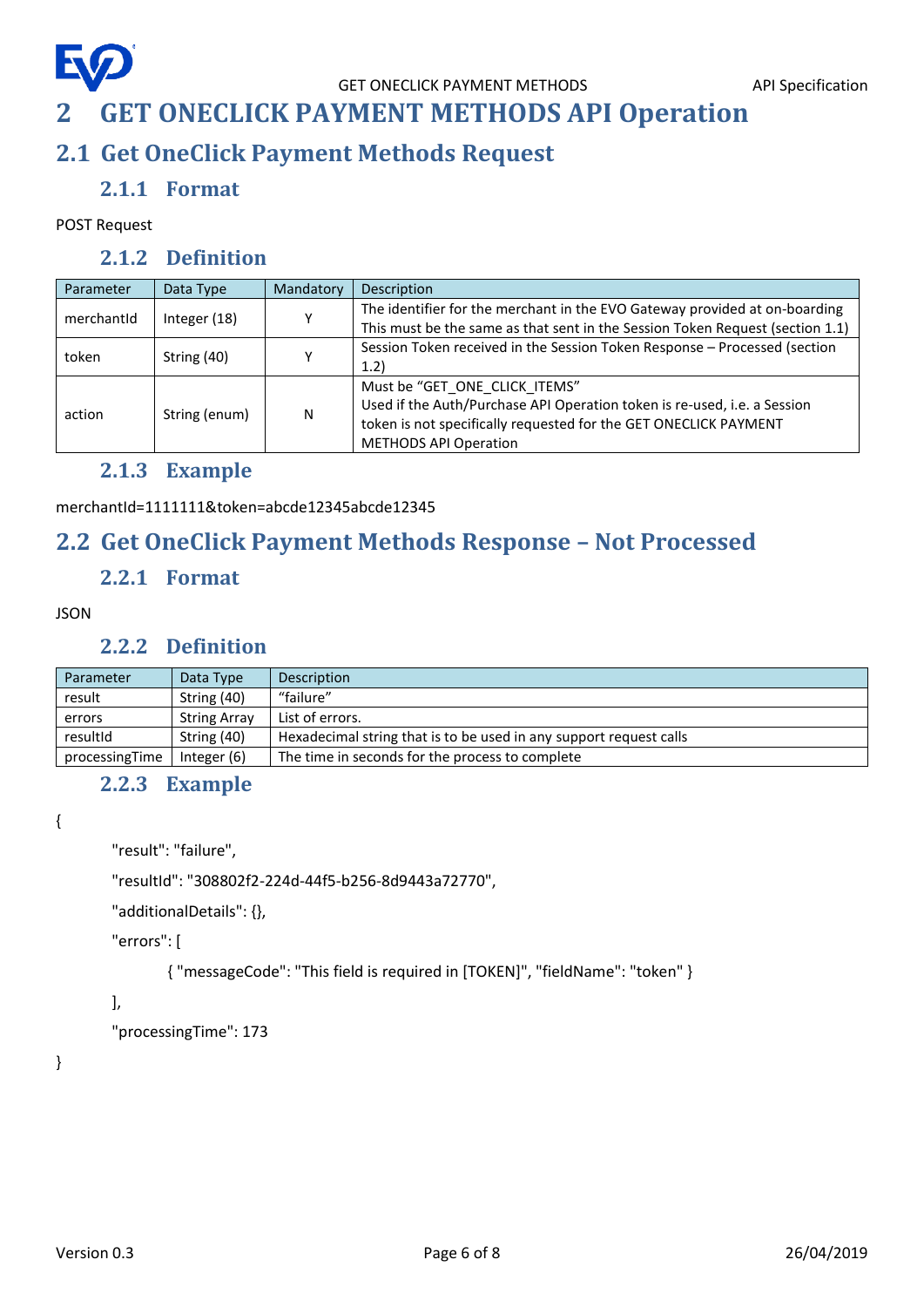

## **2.3 Get OneClick Payment Methods Response – Processed**

### **2.3.1 Format**

JSON

## **2.3.2 Definition**

<span id="page-6-2"></span><span id="page-6-1"></span><span id="page-6-0"></span>

| Parameter             | Data Type                               | Description                                                                                                                                                                                                                                                                                                                                                   |
|-----------------------|-----------------------------------------|---------------------------------------------------------------------------------------------------------------------------------------------------------------------------------------------------------------------------------------------------------------------------------------------------------------------------------------------------------------|
| result                | String (40)                             | Will always be "success"                                                                                                                                                                                                                                                                                                                                      |
| tokenAction           | String (40)                             | "GET ONE CLICK ITEMS"                                                                                                                                                                                                                                                                                                                                         |
| resultId              | String (40)                             | Randomly generated, hexadecimal string; for future support calls reference                                                                                                                                                                                                                                                                                    |
| data                  | <b>String Array</b>                     | An array with the data for each OneClick Payment Method as a JSON File:                                                                                                                                                                                                                                                                                       |
| oneClickPayMethods    | Array                                   |                                                                                                                                                                                                                                                                                                                                                               |
| id                    | Integer (18)                            | A unique id provided by the EVO Gateway                                                                                                                                                                                                                                                                                                                       |
| payToken              | <b>String (100)</b>                     | For payment cards this is the card token stored in the EVO Gateway;<br>For Alternate Payment Methods, this is a similar tokenisation method associated in the EVO Gateway                                                                                                                                                                                     |
| originalTransactionId | Integer (18)                            | For payment cards this is the original transaction id where the cardholder consented to have their card details saved for<br>OneClick processing. This value must be used in the cardOnFileInitialTransactionId in the Session Token Request of the API<br>AUTH-PURCHASE-VERIFY API Operation (see API Specification - 2 - AUTH-PURCHASE-VERIFY - Direct API) |
| paymentTypeLabel      | String (20)                             | For payment cards, this is the Card Type, such as Visa or MasterCard;<br>Alternate Payment Methods are not yet provided for - future releases                                                                                                                                                                                                                 |
| identifierLabel       | String (40)                             | For payment cards, this is the last 4 digits of the card number, so that it can be used on the merchant's display method: ****<br>**** **** 1234;<br>For Alternate Payment Methods, this is an identifying feature of the type, such as the email address for PayPal                                                                                          |
| paymentInfoLabel      | String (40)                             | If the Payment Solution ID is 500 (for payment cards) then this is the Name on Card; for PayPal this is email address                                                                                                                                                                                                                                         |
| expDateLabel          | String (7)                              | For payment cards, this is the expiry date of the payment card;<br>For Alternate Payment Methods, this is will be empty                                                                                                                                                                                                                                       |
| logoUrl               | <b>String (150)</b>                     | URL for the logo of the payment card to be shown                                                                                                                                                                                                                                                                                                              |
| amount                | BigDecimal<br>$(15.2 \text{ or } 15.3)$ | Transaction amount used in the Confirmation Message, e.g. "Do you want to pay 20 EUR for XYZ Merchant"                                                                                                                                                                                                                                                        |
| currency              | String (3)                              | Currency alphabetic code as defined in the ISO 4217 standard used in the Confirmation Message                                                                                                                                                                                                                                                                 |
| merchantName          | <b>String (150)</b>                     | Name of the merchant used in the Confirmation Message                                                                                                                                                                                                                                                                                                         |
| additionalDetails     | String (40)                             | Not used                                                                                                                                                                                                                                                                                                                                                      |
| processingTime        | Integer                                 | Number of milliseconds it took to process the request                                                                                                                                                                                                                                                                                                         |